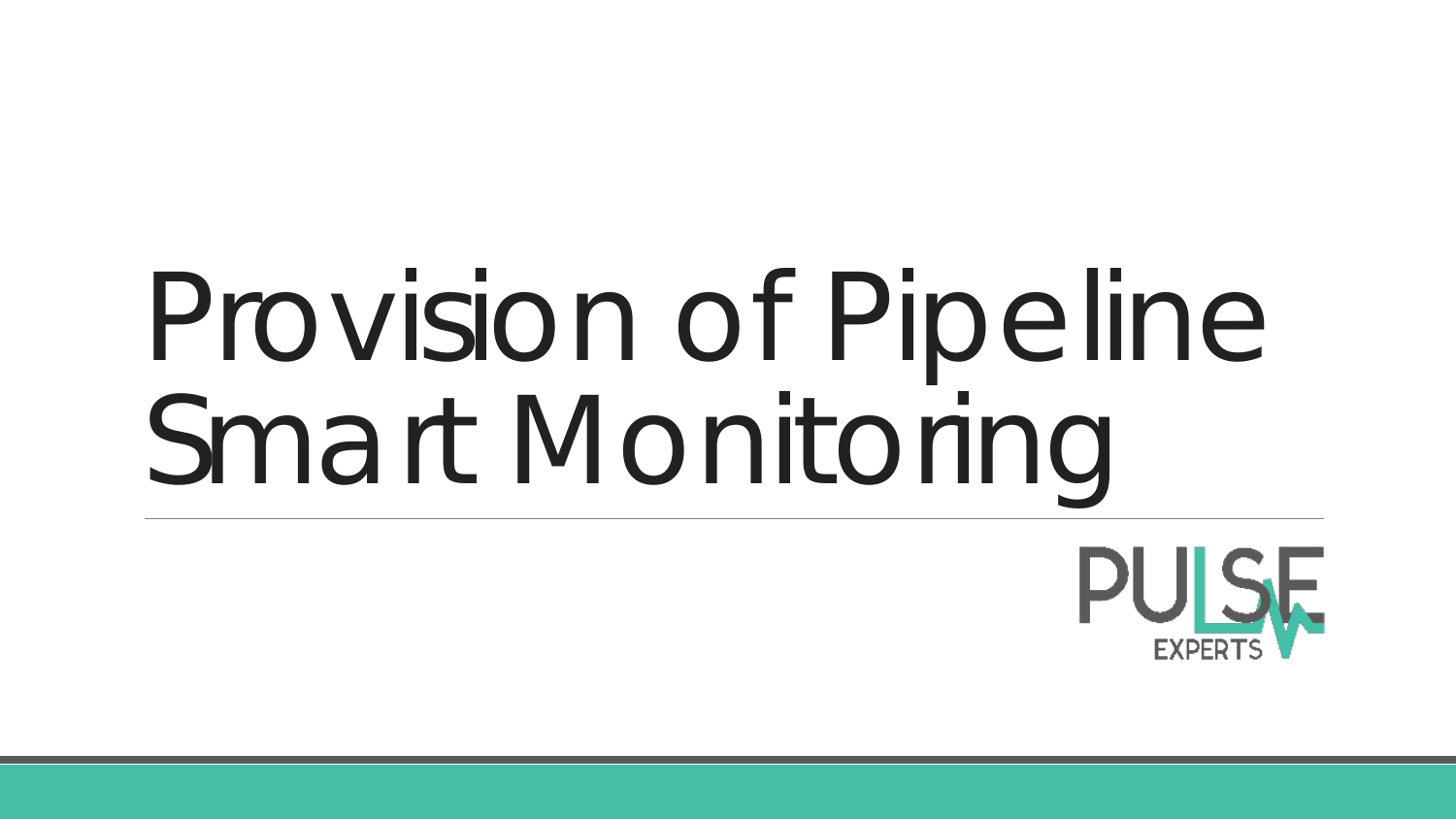# Scope



Provide an added Module that provides troubleshooting for the potential locations of faults and losses:

◦ Software-based method and Hardware-based method. Both methods can be implemented as per pipeline operators requirement to continuously and noncontinuously monitor. Further, the system can be divided into software based method and hardware based method.

Provide a 3D mapping of all their pipelines with GPS location of all points;

Provide a pipeline integrity prediction module which uses the frequent inspection data;

Provide a valve integrity predictive module which uses the frequent inspection data.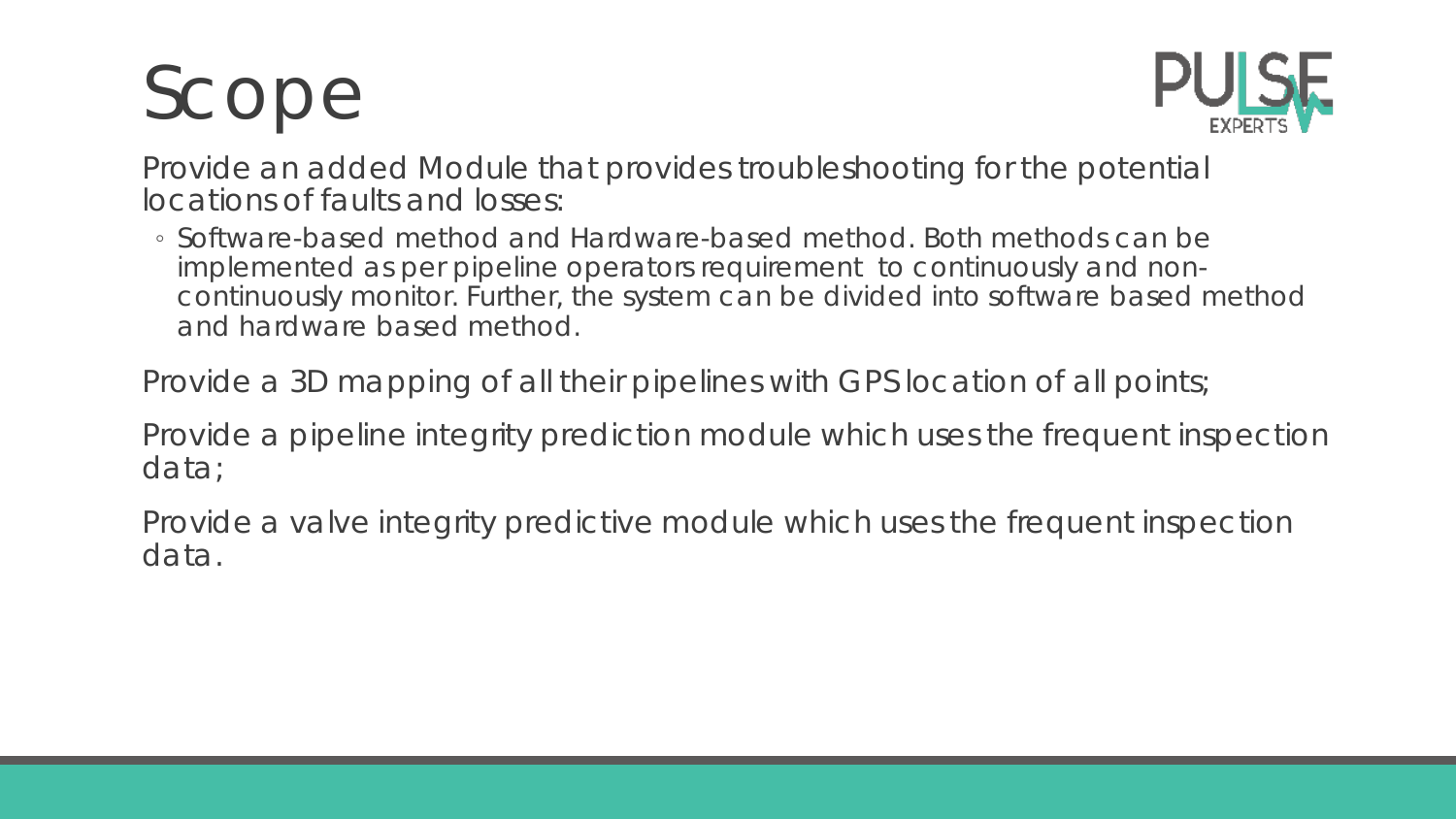## Pipeline Configurations



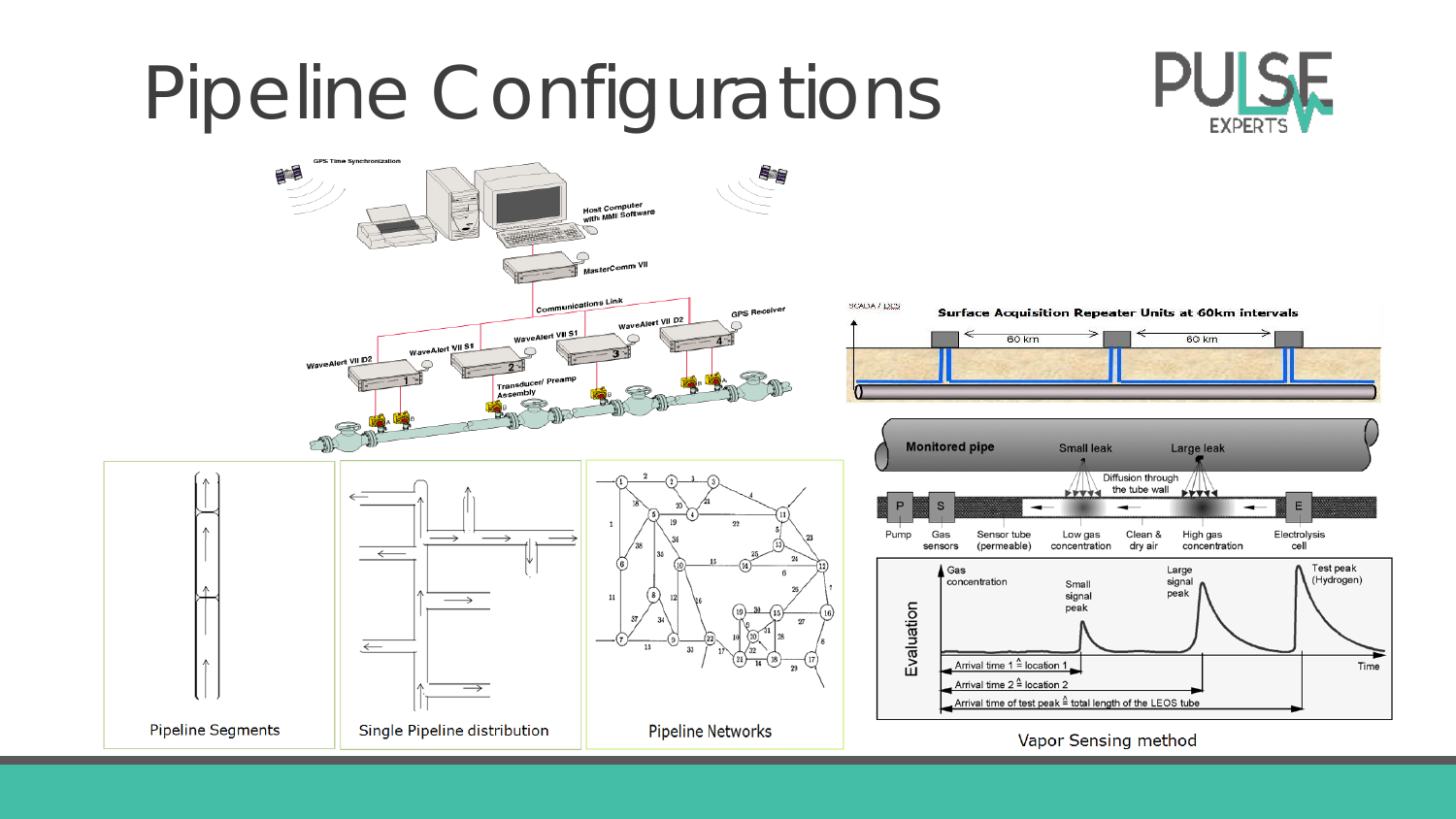#### Provide an added Module that provides troubleshooting for the potential locations of faults and losses



The Software based methods often loosely referred to as rely upon field measurement and instrumentation. Algorithms within the systems provide an estimate of the sensitivity that can be expected given the type of instrument used, and given the engineering factors and operational environment of the pipeline.

The information required are flow, pressure, temperature and other data provided by a SCADA system.

#### Advantage

- It is simple to implement
- Cost effective

The hardware-based methods is a hardware devices that used to assist the detection and localisation of a leak, faults and loses. The hardware devices can be installed along the pipeline or as a tools for routine inspection and survey. We are able to provide solutions along the lines of:

- Acoustic emission system
- Gas sampling devices
- Pressure wave detectors
- Chemical based system
- Inteligent pigging

#### Advantages

- Good sensitivity to leak
- Very accurate in leak locating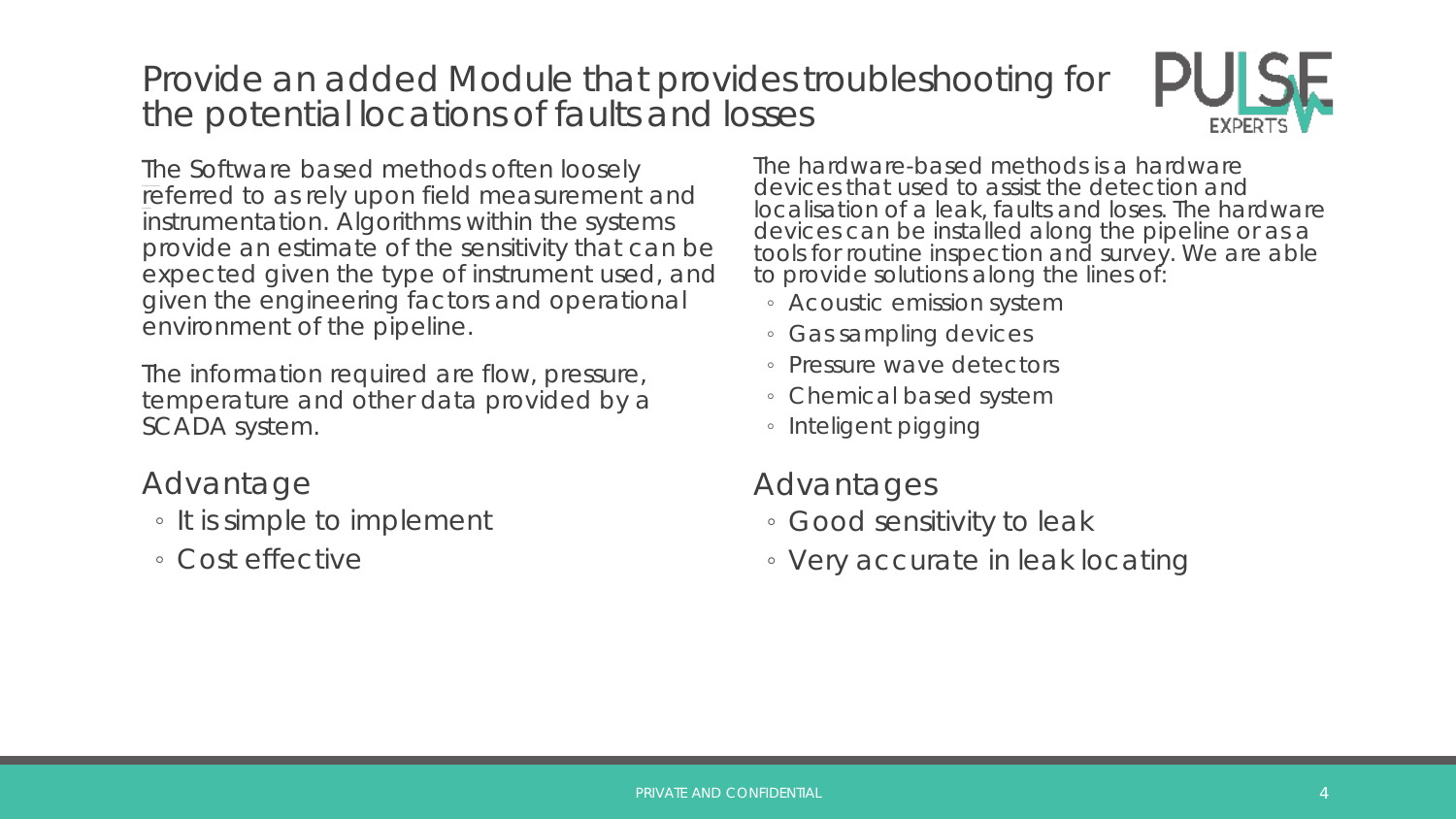



• Carry out a pipeline pigging run which provides a 3 D and digital mapping of the pipeline system . With <sup>a</sup> baseline of the current status and can be used in the on -going monitoring and analysis of the system .

XYZ -mapping synchronized with inspection data